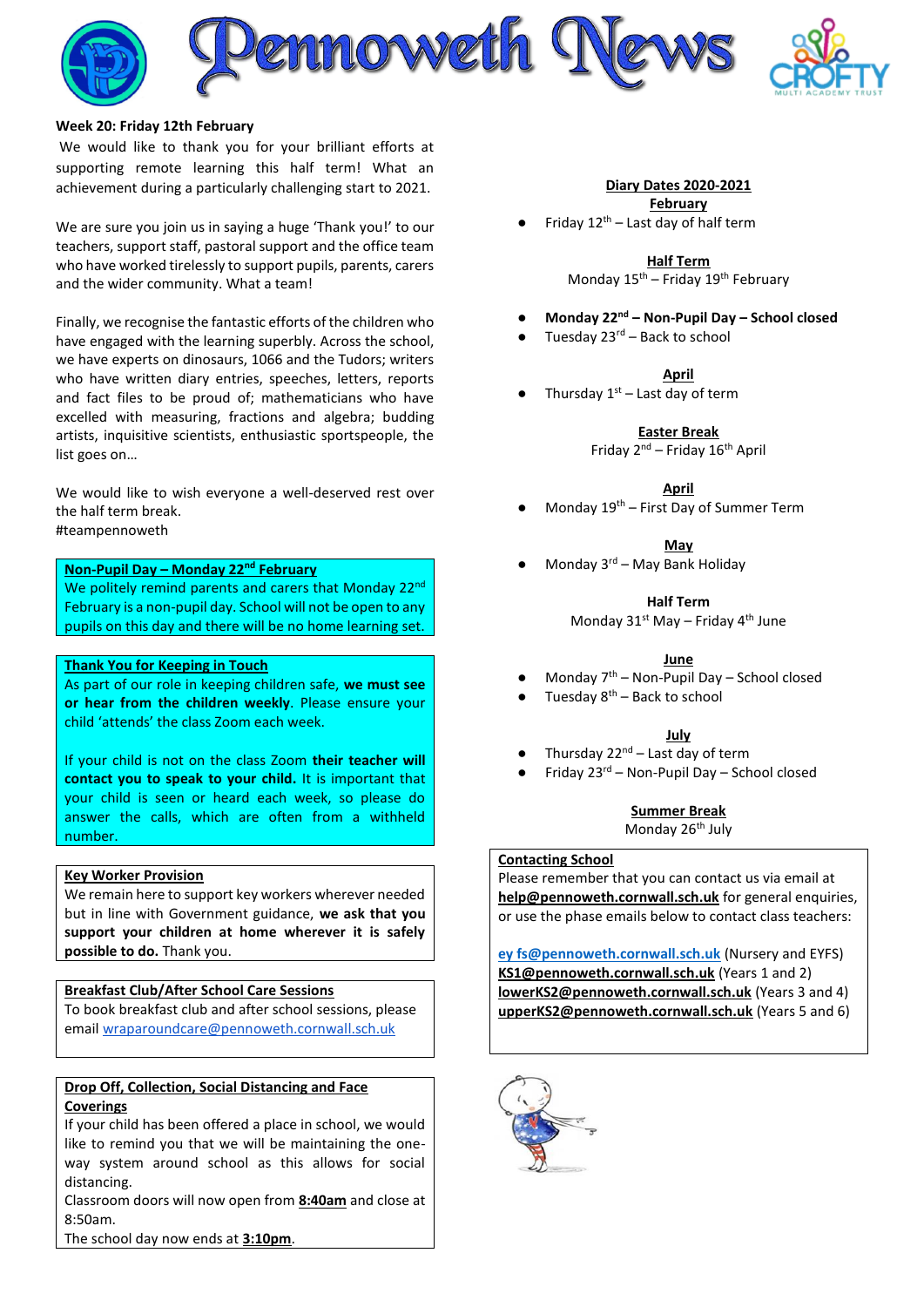



## **Are you struggling and need help financially?**

### **If you are, please apply for the**

### **Covid Winter Grant**

### **you may be given money to help pay for ...**

 $\Rightarrow$  Food

 $\Rightarrow$  Energy and water bills for household purposes (including drinking, washing, cooking, central heating, and sanitary purposes) and sewerage.

 $\Rightarrow$  Other essentials (including sanitary products, warm clothing, soap, blankets, boiler service/repair, purchase of equipment including fridges, freezers, ovens, etc.)

For items relating to home heating such as fuel bills or breakdown in heating equipment such as oil tanks or boiler repair please contact Community Energy Plus by emailing [advice@cep.org.uk](mailto:advice@cep.org.uk) or phoning [0800 954 1956.](tel:0800%20954%201956)

For help with food and other essential household items visit our website here: [https://www.cornwall.gov.uk/advice-and-benefits/benefits/crisis-and-care](https://www.cornwall.gov.uk/advice-and-benefits/benefits/crisis-and-care-awards/)[awards/](https://www.cornwall.gov.uk/advice-and-benefits/benefits/crisis-and-care-awards/)

URGENT: Apply now as this will close by the end of March.

# **A Message from Cornwall Council:**

The number of infections is reducing in Cornwall because we have seen our residents respecting the social restrictions in place during the third lockdown. Thanks to this, we have slowed the spread of the virus through our communities, and for that we are thankful.

However, as the surge in cases in late December and January showed, if Cornwall lets our guard down infection rates can spiral quickly, and we could soon find ourselves back where we started.

Therefore, we are asking all residents, especially parents and carers to continue to respect the lockdown rules, especially during half term. We know this is a challenge, especially for those parents and carers who are home schooling and we understand the temptation to relax while the pressure of teaching is not there for a week.

However, we have done so well since January and we simply can't afford to throw all of that hard work away. We are asking those who are on a half term break to avoid travelling distances in the car and "explore from your door" instead.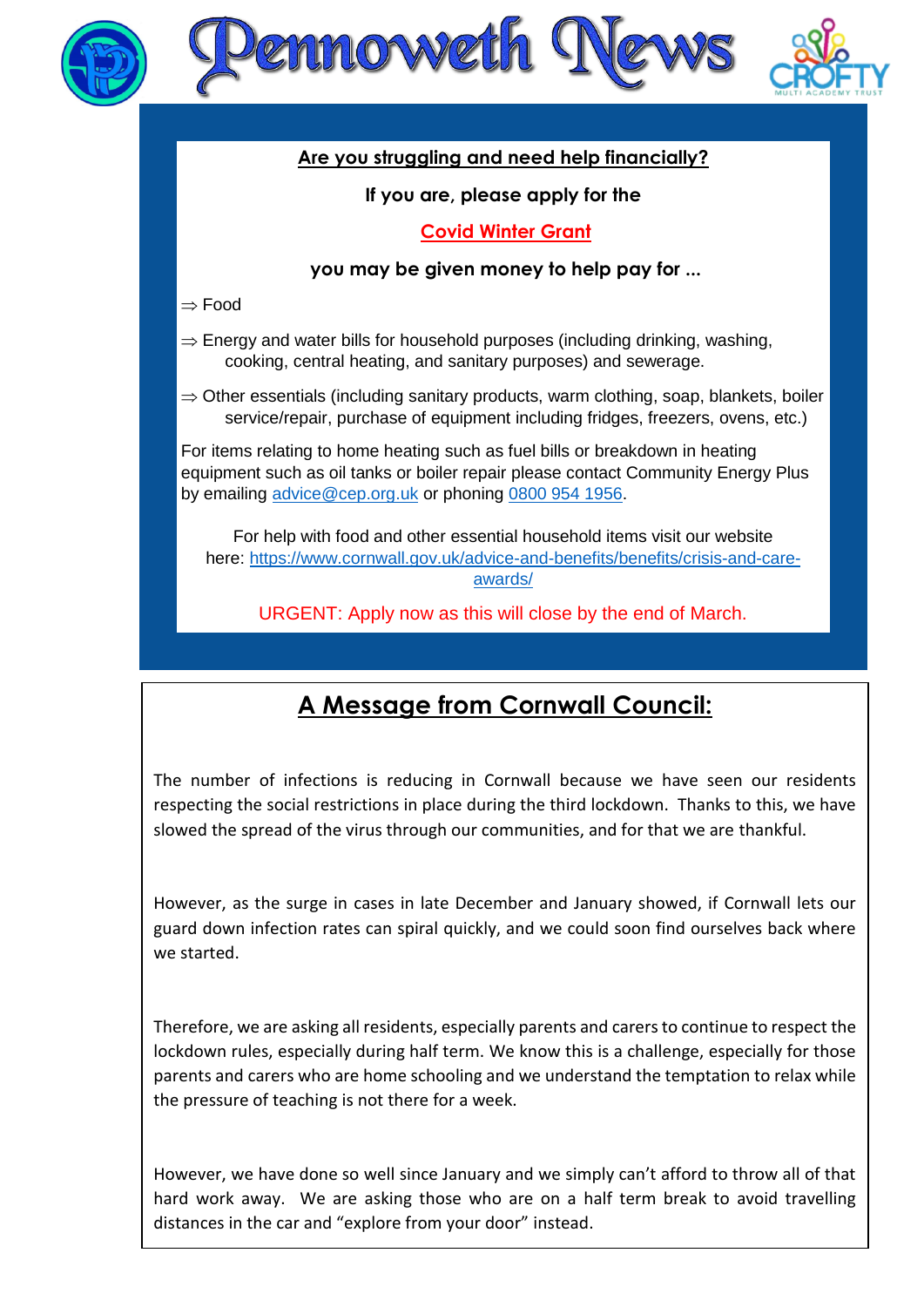



|                                | 1 MARCH                                                        | 2 MARCH                                                        | <b>3 MARCH</b>                                       | <b>4 MARCH</b>                                                     | <b>5 MARCH</b>                                                                    |
|--------------------------------|----------------------------------------------------------------|----------------------------------------------------------------|------------------------------------------------------|--------------------------------------------------------------------|-----------------------------------------------------------------------------------|
| <b>Hot Main</b><br><b>Dish</b> | <b>CHEESE &amp; TOMATO</b><br>PIZZA                            | <b>PUFF PASTRY</b><br><b>COUNTRY</b><br><b>VEGETABLE PIE</b>   | <b>ROAST CHICKEN</b><br><b>GRAVY</b>                 | <b>BEEF LASAGNE</b>                                                | <b>SOUTHERN FRIED</b><br><b>CHICKEN TASTERS</b><br>OR<br><b>MEAT FREE DIPPERS</b> |
|                                | <b>DOUGH BALLS</b>                                             | <b>GARLIC &amp; HERB</b><br><b>WEDGE</b>                       | <b>ROAST POTATOES</b>                                | <b>HOME MADE</b><br><b>BREAD ROL</b>                               | <b>CHIPS</b>                                                                      |
| Vegetables                     | SWEETCORN.<br><b>BROCCOLI</b>                                  | <b>PEAS</b><br><b>CAULIFLOWER</b>                              | <b>CARROTS</b><br>CABBAGE                            | SWEETCORN<br><b>GREEN BEANS</b>                                    | <b>BAKED BEANS</b><br><b>PEAS</b>                                                 |
| Jacket<br>Potato               | <b>JACKET POTATO</b><br><b>WITH VARIOUS</b><br><b>FILLINGS</b> | <b>JACKET POTATO</b><br><b>WITH VARIOUS</b><br><b>FILLINGS</b> | <b>JACKET POTATO WITH</b><br><b>VARIOUS FILLINGS</b> | <b>JACKET POTATO</b><br><b>WITH VARIOUS</b><br><b>FILLINGS</b>     | <b>JACKET POTATO</b><br><b>WITH VARIOUS</b><br><b>FILLINGS</b>                    |
| <b>Desserts</b>                | <b>BROWNIE</b>                                                 | <b>RASPBERRY RIPPLE</b><br>CAKE                                | <b>VANILLA ICE CREAM</b>                             | <b>APPLE &amp; BERRY</b><br><b>CRUMBLE &amp;</b><br><b>CUSTARD</b> | <b>APPLE FLAPJACK</b>                                                             |

|                                | 8 MARCH                                                        | <b>9 MARCH</b>                                                 | 10 MARCH                                                       | <b>11 MARCH</b>                                                | <b>12 MARCH</b>                                           |
|--------------------------------|----------------------------------------------------------------|----------------------------------------------------------------|----------------------------------------------------------------|----------------------------------------------------------------|-----------------------------------------------------------|
| <b>Hot Main</b><br><b>Dish</b> | <b>CHEESE &amp; TOMATO</b><br>PIZZA                            | <b>PORK SAUASAGES</b><br><b>GRAVY</b>                          | <b>ROAST GAMMON</b><br><b>GRAVY</b>                            | <b>TOMATO PASTA</b><br><b>BAKE</b>                             | <b>FISH FINGERS</b><br><b>OR</b><br><b>MEAT FREE TACO</b> |
|                                | <b>DOUGH BALLS</b>                                             | <b>MASHED POTATO</b>                                           | <b>ROAST POTATOES</b>                                          | <b>GARLIC &amp; HERB</b><br>WEDGE                              | <b>CHIPS</b>                                              |
| <b>Vegetables</b>              | <b>SWEETCORN</b><br><b>BROCCOLI</b>                            | <b>GREEN BEANS</b><br><b>CAULIFLOWER</b>                       | <b>CARROTS</b><br><b>GABBAGE</b>                               | <b>SWEETCORN</b><br><b>CAULI FLOWER</b>                        | <b>BAKED BEANS</b><br><b>PEAS</b>                         |
| Jacket<br>Potato               | <b>JACKET POTATO</b><br><b>WITH VARIOUS</b><br><b>FILLINGS</b> | <b>JACKET POTATO</b><br><b>WITH VARIOUS</b><br><b>FILLINGS</b> | <b>JACKET POTATO</b><br><b>WITH VARIOUS</b><br><b>FILLINGS</b> | <b>JACKET POTATO</b><br><b>WITH VARIOUS</b><br><b>FILLINGS</b> | /JACKET POTATO<br><b>WITH VARIOUS</b><br><b>FILLINGS</b>  |
| <b>Desserts</b>                | <b>CARROT CAKE</b>                                             | <b>OAT COOKIE</b>                                              | <b>CHEESE &amp; BISCUITS</b>                                   | PEACH<br><b>SHORTBREAD &amp;</b><br><b>CUSTARD</b>             | <b>CHOCOLATE &amp;</b><br><b>ORANGE CAKE</b>              |

**THE READ**